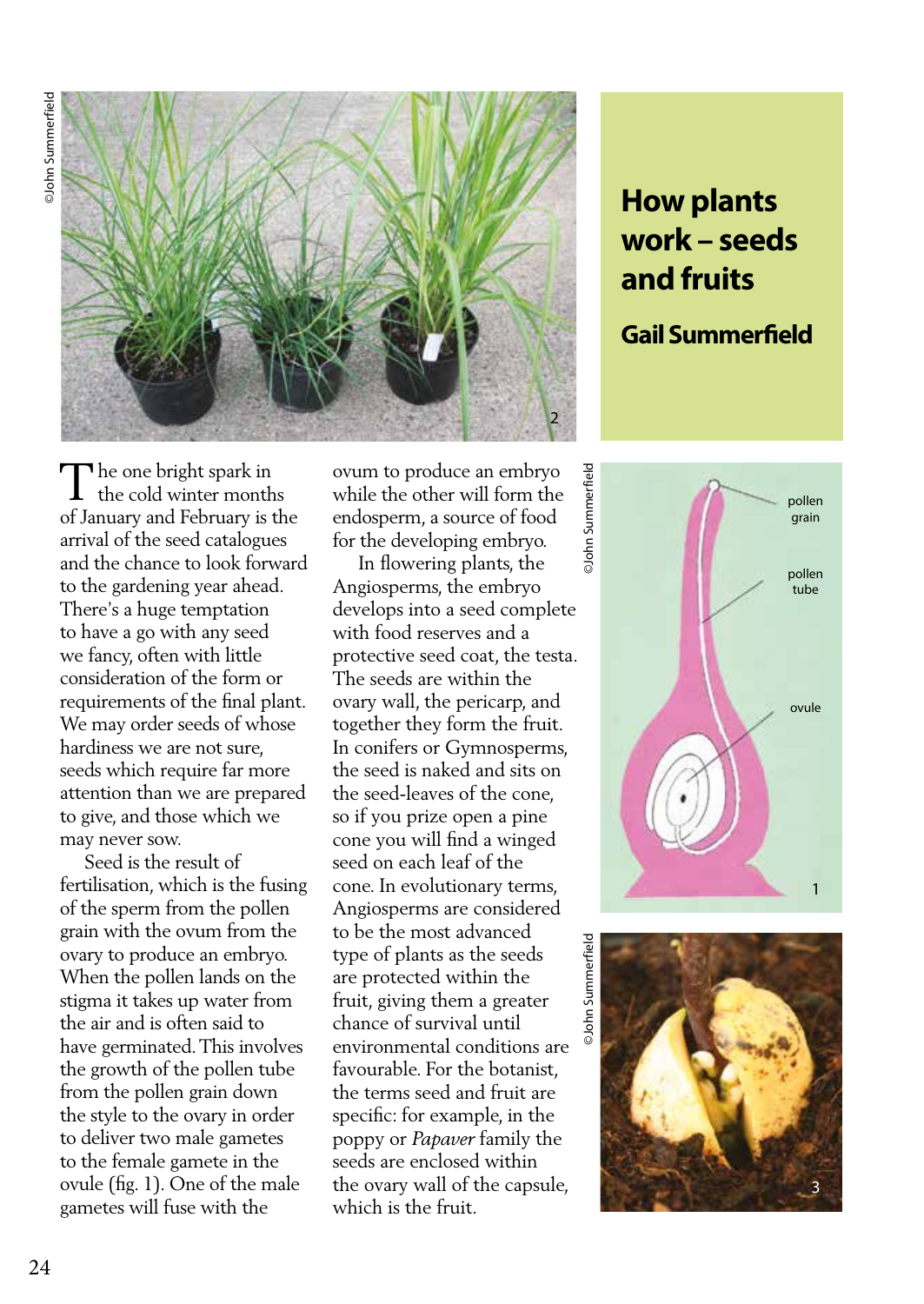





So tomatoes are fruits because they contain seeds, as are nuts and courgettes, and lettuce 'seeds' are really one-seeded fruits.

 When fertilisation takes place, the DNA from the male and female gametes combines to make a genetically distinct plant. It follows that there should be no such thing as a plant coming true from seed; indeed, Fig. 2 shows the variation in young plants grown from the same batch of seed from one seedhead of *Miscanthus transmorissonensis*. So what we really mean is that the offspring closely resemble the parent plants although they are genetically different. If we want truly identical plants, we must propagate them vegetatively. However, in the horticultural production of some citrus fruits and mangos, the grower is able to exploit a natural phenomenon whereby more than one embryo is produced within the seed. In this case, one embryo is produced by sexual fusion

but others develop from additional nuclei in the ovule and are identical with the mother plant (fig. 3). Rootstocks for these crops are produced this way.

 Flowering plants are grouped into monocotyledons – grasses, bulbs and related genera – and dicotyledons, which are the majority of plants in our gardens. The distinction is in the number of cotyledons in the seed. A typical dicotyledon seed is shown in Figs 4a & 4b: it consists of two large cotyledons which contain the food reserves for the germinating seed and an embryo in which the first root – the radicle, and the first shoot – the plumule, can be clearly seen. The structure is protected by the seed coat or testa and the only direct access for air and water is through the micropyle, a tiny hole through which the radicle will emerge. In the monocotyledon seed shown in Fig. 5, the plumule, radicle and testa are present but the cotyledon is greatly reduced, its function of

food storage taken over by the endosperm.

 Germination is the onset of growth of the embryo and usually takes place after a period of dormancy, and it will occur at some point after fertilisation has taken place and the seeds have formed. We know that when we sow seeds, germination can take place at different times or not at all, depending on whether the seed is viable. Initially the seed will imbibe water through the micropyle and testa. Within the seed, proteins, starch and cell-wall materials swell with the intake of water and burst the testa to allow the radicle to emerge. There is usually a temperature range outside which the seed will not germinate, a range which may vary from 5–40°C depending on the environmental conditions where the species originates. Oxygen is also necessary and, in most cases, light.

 Seeds contain chemicals which inhibit germination and the moment the seed is released from the plant their effect begins to decline.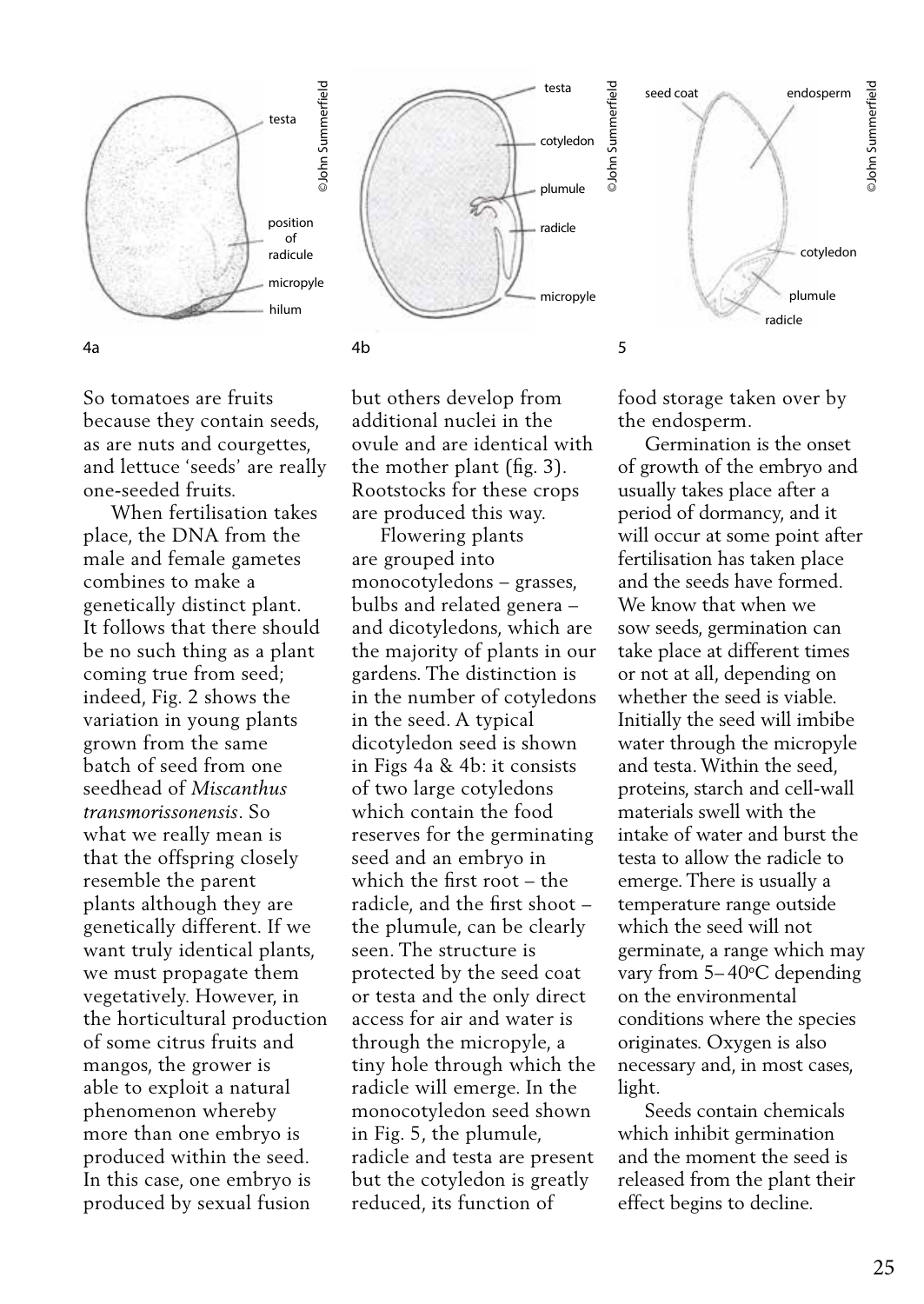

Seed viability varies from species to species: willow seeds lose their viability within three days but most tree seeds will germinate after several years providing they have the right storage conditions. Undoubtedly the fresher the seed, the greater the viability, and in some cases it is wise to buy fresh seed every year: parsnips, *Cleome* and *Verbena bonariensis* are best grown from the previous year's seed. A packet of seeds bought at the end of the season will still be viable, but to a lesser extent. The germination of tree seeds is spasmodic, so sow them in a seed bed and prick them out into pots as they germinate. Sometimes we're advised to sow seeds in the green before the testa has hardened and the radicle cannot penetrate it. Another problem you may have encountered

is the failure of lettuce and winter pansy seeds to germinate when sown in July and August. This is because the higher temperatures induce a secondary dormancy which is very hard to break. To prevent such a dormancy, place your seed trays in a cool place where temperatures do not exceed 26◦ C.

 The conditions required for germination are specific to the plant and often seeds may need a combination of temperature cycles. In the garden these conditions are provided by the seasons, with often a week of warmth in winter followed by a cold snap. It's not uncommon for seeds to appear reluctant to germinate in the seed tray but, when you despair and empty the contents on to a border, a forest of seedlings appear. Not all plants are so



fussy about the conditions needed for germination, and annuals very rarely fail to perform; of course, the expert germinators are the weed seeds which have adapted to germinate immediately the soil temperature is right, or when the soil is disturbed and they're exposed to light.

 A viable seed is considered dormant if it fails to germinate when given appropriate water, temperature, oxygen and light. Obviously a dead seed will not germinate, but other factors come into play. Water is necessary to prime the chemical reactions which take place in the germinating seed – substances in solution are much more mobile and accessible to the plant. An increase in temperature speeds up plant processes, which also require oxygen.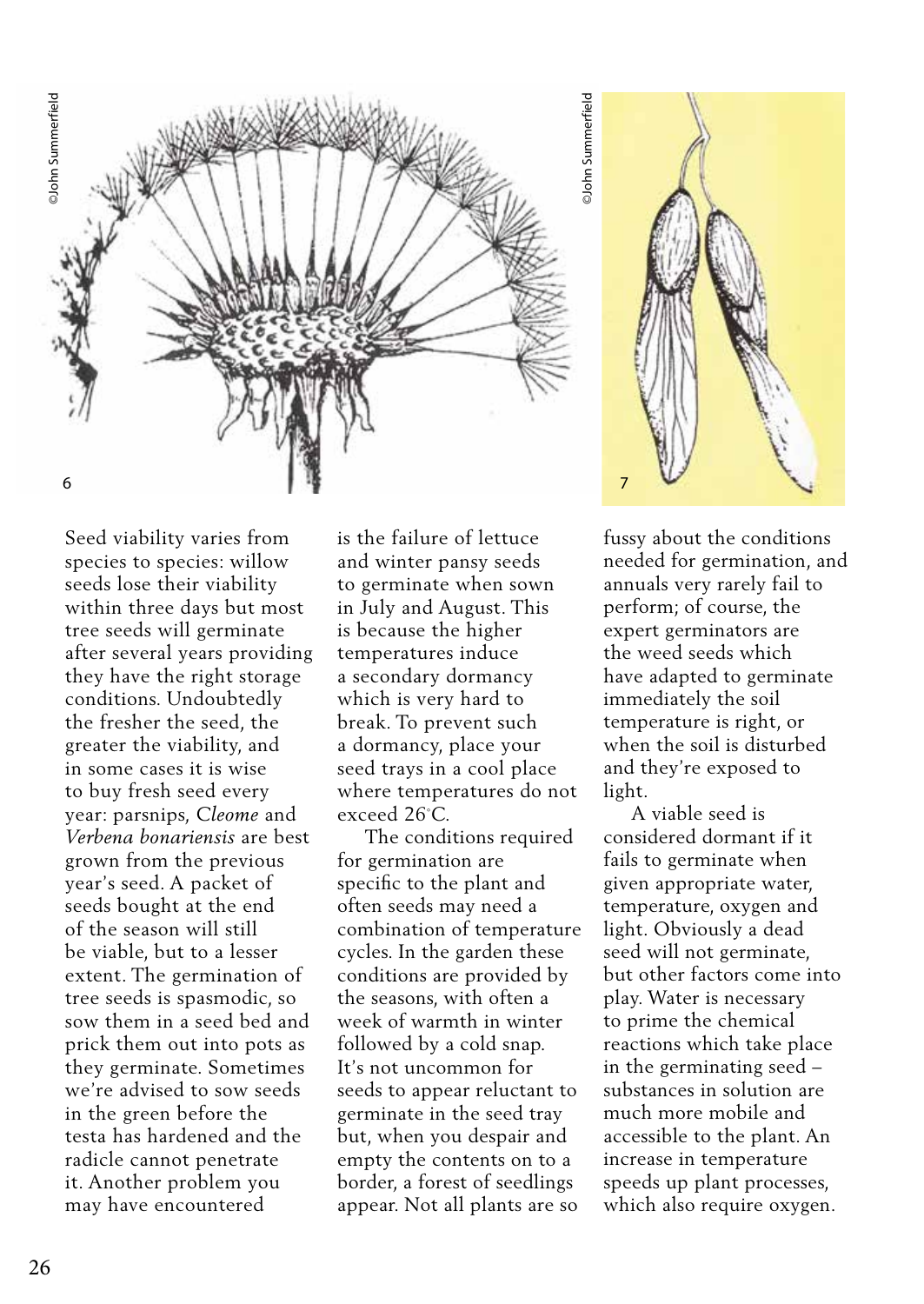Light plays a role in germination, especially in woodland plants whose seeds are prevented from germinating when the leaf cover is dense. If the tree canopy is removed, the light reaches the seeds and triggers a change in the balance of chemical receptors within the seed, triggering germination.

 Most of the seeds we sow will have developed within the ovary, protected by the wall or pericarp. In commercial production growers often use artificial hormones to stimulate the development of the fruit without fertilisation taking place. This explains the availability of seedless grapes, which are said to be parthenocarpic fruits.

 Sources of seeds for the gardener are various. Most professionally packeted seeds are enclosed in a small vacuum-packed packet within a larger picture packet, which reduces the amount of oxygen available to the seeds, keeping them in a dormant state. Seeds from the larger seed companies tell you when they were packed and have a sow-by date. If you buy seeds offered at reduced prices they will probably have a lower percentage viability, so sow more of them for greater success. Seeds from small companies such as Plant World Seeds or internet sites often have a higher germination rate, and some

unusual varieties of both ornamentals and edibles are available. Bearing in mind the variation which comes from open-pollinated seeds, select seedlings which closely resemble the parent plant. Unfortunately, accurate identification is not always achieved and plantnaming leaves something to be desired with all packeted seeds. This is also true of seed exchanges: we've all had surprises, pleasant or otherwise.

 Most of our seeds are now collected in Europe where environmental conditions are more favourable. Seeds of many of the bedding and vegetable varieties are F1, which is the first filial generation, the result of a cross made between two pure strains. F1 seeds show a uniformity in germination and growth which is desirable for mass bedding or commercial vegetable production. The cross can be made only once so they are expensive to produce; if you're prepared to accept a degree of variation then F2 seeds are a cheaper option. F1 seeds are not genetically identical to one another, although they look the same; when the next cross is made between F1 seeds, the plants produced from this F2 seed will display greater variation.

 Of course, it's possible to collect and save seed from our own plants, and often the germination rates



are high. Collection should be made in a paper bag when the seedheads are dry and almost ready to leave the plant. Store them in a cool, dry place until the seeds have fallen out of the fruits into the bottom of the bag. It's advisable to sow some of the seed immediately and retain the remainder until spring for a second sowing. Identifying seed is difficult in some families: for example, the daisy family produces a lot of material which is not seed. Most seeds have a hard testa and feel hard to the touch; it's important to remove as much of the chaff as possible because it is this material which will carry any fungal disease – seed-borne diseases are rare.

 It can be fun to grow plants from your own seed, but the results are likely to be unpredictable. Good hygiene, accurate labelling, effective cleaning of the seed, and consistent and even watering and temperature regimes are necessary.